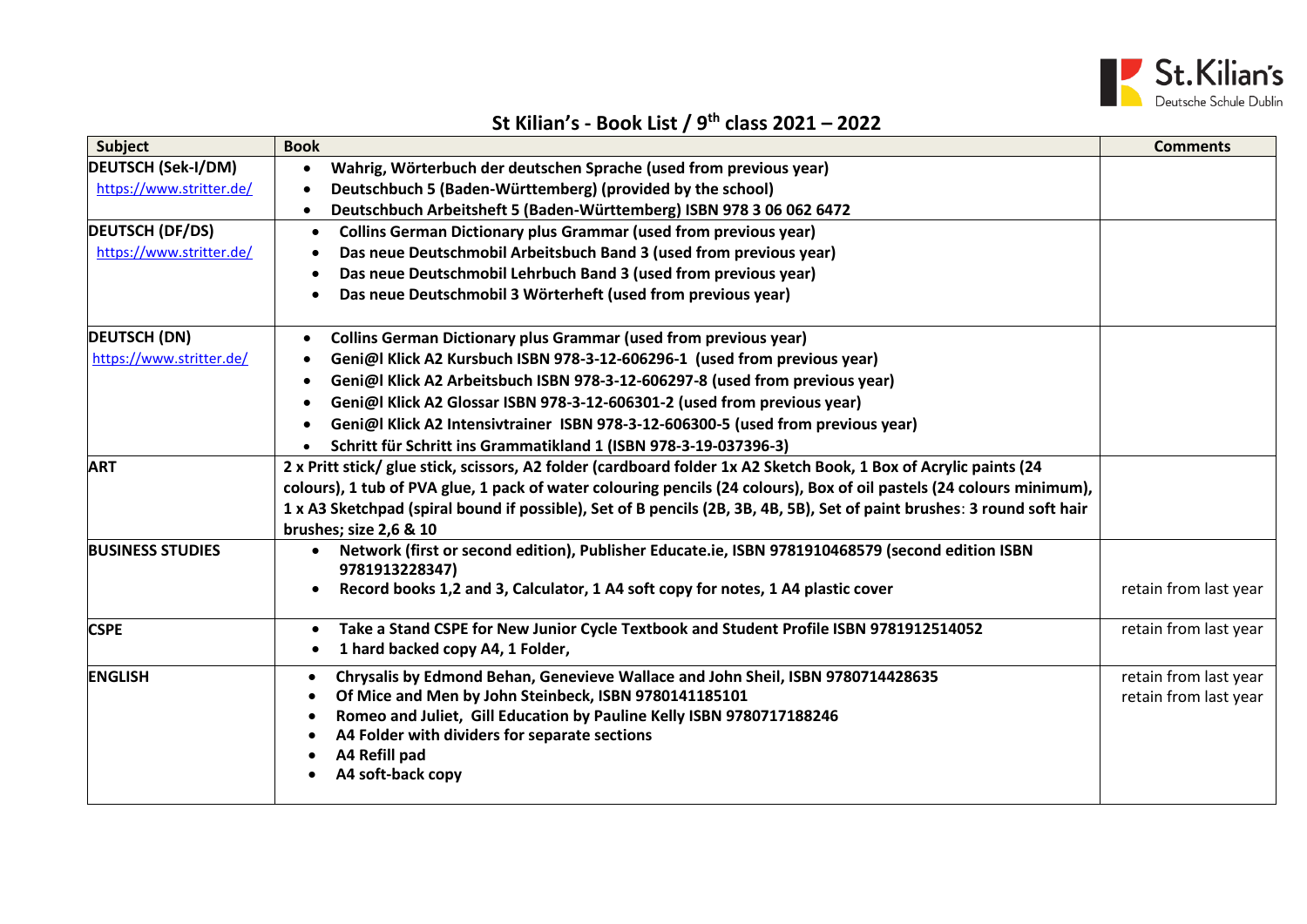

| <b>FRENCH</b>                               | Books for French classes to be decided by teacher in September<br>$\bullet$                                                                                                                                                                                     |                                                          |
|---------------------------------------------|-----------------------------------------------------------------------------------------------------------------------------------------------------------------------------------------------------------------------------------------------------------------|----------------------------------------------------------|
|                                             | A4 hardback copy (no spirals), A11 copybook for vocabulary, A soft cover A4 book folder with 60 pockets                                                                                                                                                         | retain from last year                                    |
| <b>GEOGRAPHY</b>                            | Cyclone Complete Junior Cycle Geography Textbook and Skills book, Publisher Gill, ISBN 9780717179763<br>$\bullet$<br>Ruler, set of coloured pencils, 2 lead pencils,<br>$\bullet$<br>1 hard-backed copybook,<br>Edco Exam Papers J.C. Higher Level<br>$\bullet$ | retain from last year                                    |
| <b>GUIDANCE</b>                             | Learning to Learn Student Workbook, ISBN 9780957016149 (Only for new students)<br>$\bullet$                                                                                                                                                                     | retain from last year                                    |
| <b>HISTORY</b>                              | Artefact Junior Cycle History; Publisher: educate.ie; ISBN: 978-1-912239-38-2<br>$\bullet$<br>1 hard-backed copy A4 (HI)<br>$\bullet$                                                                                                                           | retain from last year                                    |
| <b>GESCHICHTE UND</b><br><b>LITERATUR</b>   | A4 Folder<br>$\bullet$                                                                                                                                                                                                                                          |                                                          |
| <b>IRISH</b>                                | Turas 3 - Risteard Mac Liam ISBN - 9781912239320<br>$\bullet$<br><b>Dictionary</b><br>1 Copy<br><b>Folder for notes</b><br>$\bullet$                                                                                                                            | retain from last year                                    |
| <b>MATHEMATICS HIGHER</b><br><b>LEVEL</b>   | Text & Tests 2 Junior Cycle Higher Level - NEW EDITION ISBN: 978-0-7144-2752-2<br>$\bullet$<br>Formulae and Tables Book (M), Geometry Set(M), Scientific calculator (Casio) (M), Maths copy/squared<br>$\bullet$<br>copy (M)                                    | retain from last year<br>Please don't get exam<br>papers |
| <b>MATHEMATICS</b><br><b>ORDINARY LEVEL</b> | Text & Tests 2 Junior Cycle Ordinary Level - NEW EDITION ISBN 978-0-7144-2751-5<br>$\bullet$<br>Formulae and Tables Book, Geometry Set, Scientific calculator (Casio), Maths copy/squared copy                                                                  | retain from last year<br>Please don't get exam<br>papers |
| <b>PE</b>                                   | Plastic Pocket Folder (40 sheets minimum) Retain folder from 7th & 8th class<br>$\bullet$<br>Red St. Kilian's PE T-shirt (logo on the back)<br>Red St. Kilian's mid-layer top (1/4 zip)                                                                         | $\rightarrow$ Folder to be used in class<br>7-9          |
|                                             | Red St. Kilian's rain jacket<br><b>Black St. Kilian's shorts</b><br>Black St. Kilian's tracksuit bottoms or leggings<br>$\bullet$                                                                                                                               | >Uniform classes 7-12                                    |
| <b>SCIENCE</b>                              | No book, Hardback A4 Notes Copy, Formulae and Tables book, Scientific Calculator (SC)<br>$\bullet$                                                                                                                                                              | retain from last year                                    |
| <b>SPHE</b>                                 | Minding Me 3 My Well - Being, Publisher Mentor, ISBN 9781909417670<br>$\bullet$<br>A4 hard back copy<br>$\bullet$                                                                                                                                               |                                                          |